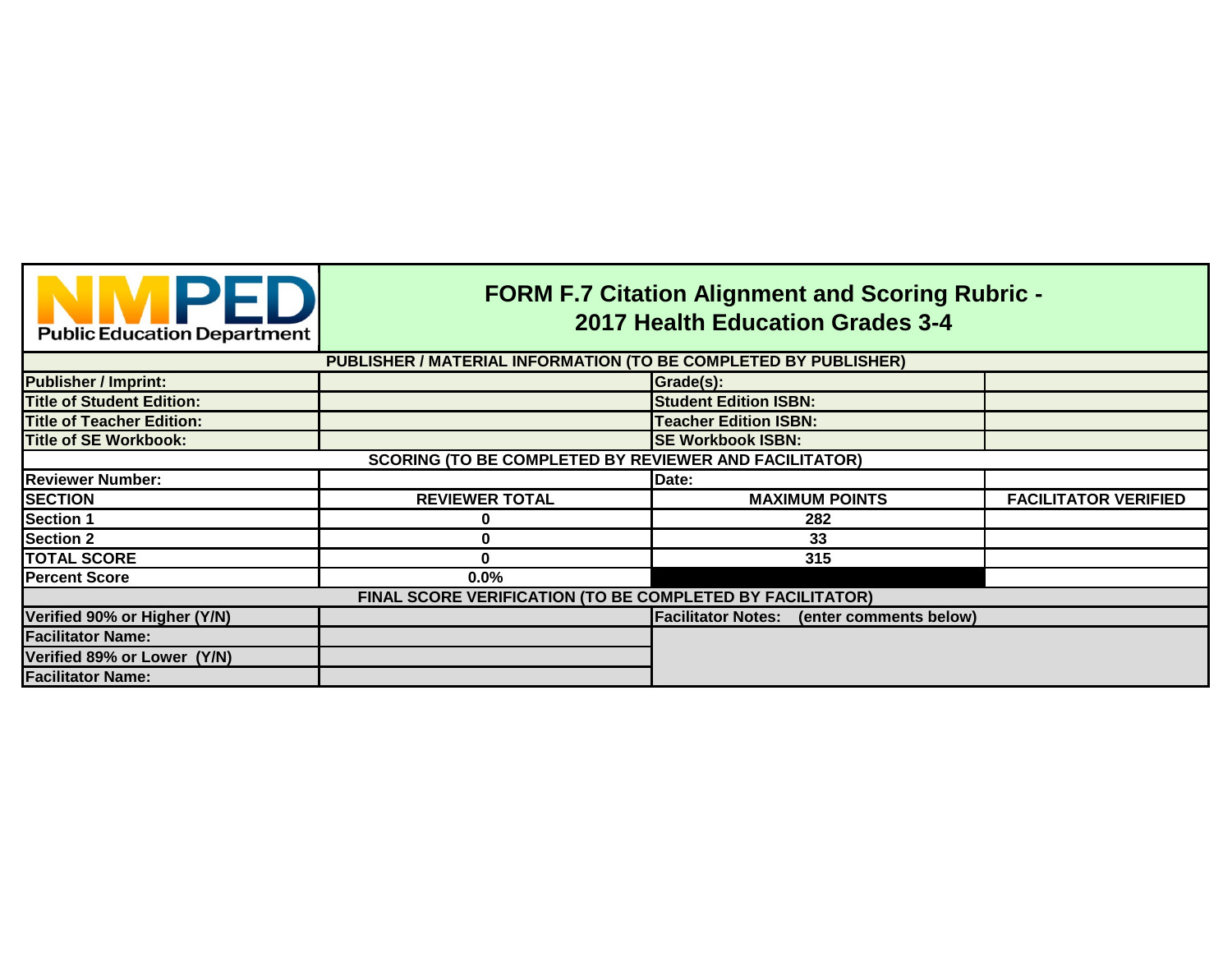|                          | Criteria # SECTION 1: Content Standards, Benchmarks and Performance Standards                                                                                        |                     |                     |                     |                     |              |                          |
|--------------------------|----------------------------------------------------------------------------------------------------------------------------------------------------------------------|---------------------|---------------------|---------------------|---------------------|--------------|--------------------------|
|                          | <b>Publisher Instructions:</b>                                                                                                                                       |                     |                     |                     |                     |              |                          |
|                          | □ Section 1 criteria are scored as to whether the evidence demonstrates application of Bloom's Taxonomy at the higher levels.                                        |                     |                     |                     |                     |              |                          |
|                          | $\Box$ For Section 1 you may enter four citations per criteria.<br>□ Citations for Section 1 will refer to the Student Edition, Teacher Edition, or Student Workbook |                     |                     |                     |                     |              |                          |
|                          | Reviewer Instructions: Use the Student Edition, Teacher Edition, or Student Workbook to conduct this portion of the review.                                          |                     |                     |                     |                     |              |                          |
|                          | $\Box$ Three (3) points: The citation demonstrates Bloom's Level 3.                                                                                                  |                     |                     |                     |                     |              |                          |
|                          | $\Box$ Two (2) points: The citation demonstrates Bloom's Level 2.                                                                                                    |                     |                     |                     |                     |              |                          |
|                          | $\Box$ One (1) points: The citation demonstrates Bloom's Level 1.                                                                                                    |                     |                     |                     |                     |              |                          |
|                          | $\square$ Zero (0) points: The citation does not meet Level 1, Level 2, or Level 3.                                                                                  |                     |                     |                     |                     |              |                          |
|                          | Content Standard 1: Students will comprehend concepts related to health<br>promotion and diseaseprevention. Students will:                                           | <b>1st Citation</b> | <b>2nd Citation</b> | <b>3rd Citation</b> | <b>4th Citation</b> | <b>SCORE</b> | <b>Reviewer Comments</b> |
|                          | K-4 Benchmark 1: identify/describe/understand the relationships between personal health behaviors and individual well-being:                                         |                     |                     |                     |                     |              |                          |
|                          | identify and understand how personal choices relate to health and how the                                                                                            |                     |                     |                     |                     |              |                          |
|                          | consequences of those choices affect self and others (e.g., smoking, lack of physical                                                                                |                     |                     |                     |                     |              |                          |
|                          | activity, nutrition, personal hygiene, abstinence, personal safety);                                                                                                 |                     |                     |                     |                     |              |                          |
| $\boldsymbol{2}$         | 2. identify and describe characteristics of healthy and unhealthy relationships (e.g.,                                                                               |                     |                     |                     |                     |              |                          |
|                          | describe the unique differences of self and others);<br>3. discuss what is meant by good personal hygiene (e.g., describe the importance of                          |                     |                     |                     |                     |              |                          |
| $\boldsymbol{3}$         | hand washing in disease prevention); and                                                                                                                             |                     |                     |                     |                     |              |                          |
|                          | 4. list the steps associated with refusal skills and their relationship to the decision-                                                                             |                     |                     |                     |                     |              |                          |
| 4                        | making process.                                                                                                                                                      |                     |                     |                     |                     |              |                          |
|                          | K-4 Benchmark 2: identify examples of mental, emotional, social and physical health during childhood:                                                                |                     |                     |                     |                     |              |                          |
| 5                        | . understand different emotions;                                                                                                                                     |                     |                     |                     |                     |              |                          |
| 6                        | 2. recognize compassionate behavior and its relationship to diversity (e.g., bullying,                                                                               |                     |                     |                     |                     |              |                          |
|                          | disabilities, other special needs);                                                                                                                                  |                     |                     |                     |                     |              |                          |
| $\overline{\phantom{a}}$ | 3. identify and understand the differences between safe and unsafe situations (e.g.,                                                                                 |                     |                     |                     |                     |              |                          |
|                          | bullying, good touch/bad touch, alcohol, tobacco, other drugs, food contamination);                                                                                  |                     |                     |                     |                     |              |                          |
| 8                        | 4. understand positive health choices and activities that promote health and help                                                                                    |                     |                     |                     |                     |              |                          |
|                          | prevent diseases; and<br>5. describe different types of family units and their relationship to health (e.g., single,                                                 |                     |                     |                     |                     |              |                          |
| 9                        | grandparent, same sex parents)                                                                                                                                       |                     |                     |                     |                     |              |                          |
|                          | K-4 Benchmark 3: describe the basic structure and functions of the human body systems:                                                                               |                     |                     |                     |                     |              |                          |
| 10                       | identify the effects of lifestyle choices on body systems (e.g., alcohol, tobacco,                                                                                   |                     |                     |                     |                     |              |                          |
|                          | other drugs, second-hand smoke, food, physical activity);                                                                                                            |                     |                     |                     |                     |              |                          |
| 11                       | 2. recognize how stress and emotions affect the body systems;                                                                                                        |                     |                     |                     |                     |              |                          |
| 12                       | 3. utilize correct terminology for the human body; and                                                                                                               |                     |                     |                     |                     |              |                          |
| 13                       | 4. identify the different changes in body that occur during puberty.                                                                                                 |                     |                     |                     |                     |              |                          |
|                          |                                                                                                                                                                      |                     |                     |                     |                     |              |                          |
|                          | K-4 Benchmark 4: describe how physical, social and emotional environments influence personal health:                                                                 |                     |                     |                     |                     |              |                          |
| 14                       | . understand the behaviors that could affect other people (e.g., smoking, drinking,<br>physical activity, nutrition);                                                |                     |                     |                     |                     |              |                          |
|                          | 2. identify the differences between safe and unsafe situations (e.g., bullying, good                                                                                 |                     |                     |                     |                     |              |                          |
| 15                       | touch/bad touch, alcohol, tobacco, other drugs, food contamination, poisonous<br>substances);                                                                        |                     |                     |                     |                     |              |                          |
| 16                       | 3. know how to access help (e.g., dial 911 in an emergency, trusted adult); and                                                                                      |                     |                     |                     |                     |              |                          |
|                          |                                                                                                                                                                      |                     |                     |                     |                     |              |                          |
| 17                       | 4. understand the influences of media and peer pressure on health.                                                                                                   |                     |                     |                     |                     |              |                          |
|                          | K-4 Benchmark 5: identify common health issues of children:                                                                                                          |                     |                     |                     |                     |              |                          |
| 18                       | . recognize common physical health issues of children in same age group (e.g.,<br>intentional and unintentional injury, personal hygiene);                           |                     |                     |                     |                     |              |                          |
| 19                       | 2. recognize common social health issues of children in same age group (e.g., peer<br>pressure, relationships);                                                      |                     |                     |                     |                     |              |                          |
| 20                       | 3. recognize common emotional health issues of children in same age group (e.g.,                                                                                     |                     |                     |                     |                     |              |                          |
|                          | effects of bullying, when family member is sick, sadness, domestic violence); and                                                                                    |                     |                     |                     |                     |              |                          |
| 21                       | 4. recognize common environmental health issues that affect children in same age<br>group (e.g., second-hand smoke, litter, noise).                                  |                     |                     |                     |                     |              |                          |
|                          | K-4 Benchmark 6: identify health problems that should be detected and treated early and explain how childhood injuries andillnesses can be prevented or treated:     |                     |                     |                     |                     |              |                          |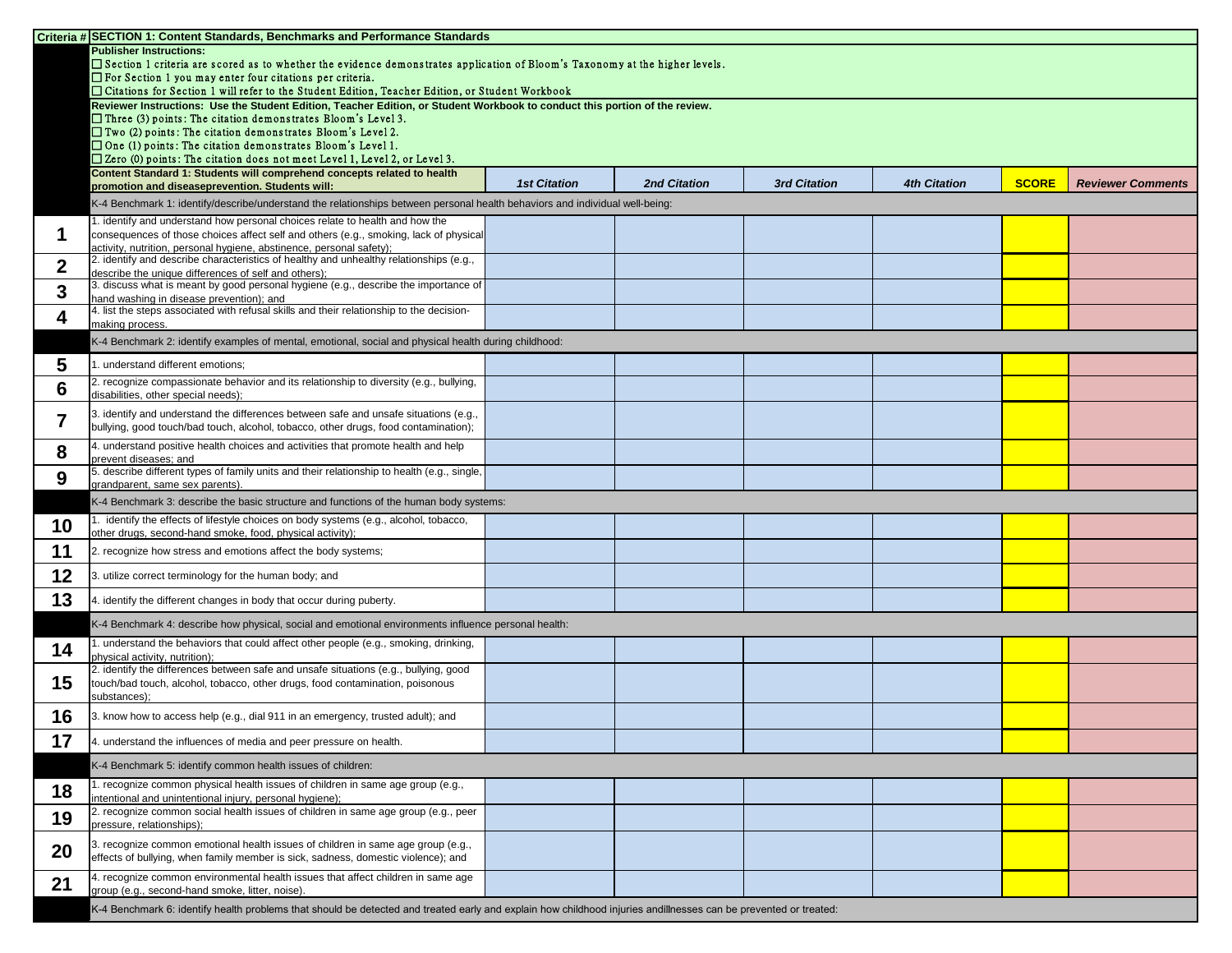| 22 | 1. recognize symptoms of illness (e.g., runny nose, coughing, fever, stomach ache,<br>sadness);                                                                                                                                                       |  |  |
|----|-------------------------------------------------------------------------------------------------------------------------------------------------------------------------------------------------------------------------------------------------------|--|--|
| 23 | 2. list individuals that can help with detecting and treating childhood injuries and<br>illnesses and explain what role the individuals play (e.g., parent, grandparent,<br>teacher, counselor, nurse, doctor);                                       |  |  |
| 24 | 3. understand the benefits of following the directions of health care providers;                                                                                                                                                                      |  |  |
| 25 | 4. list and understand safety rules for different situations (e.g., playground safety,<br>bus safety, classroom rules); and                                                                                                                           |  |  |
| 26 | 5. understand the importance of taking personal responsibility for actions.                                                                                                                                                                           |  |  |
|    | Content Standard 2: Students will demonstrate the ability to access valid health information and healthpromoting products and services. Students will:                                                                                                |  |  |
|    | K-4 Benchmark 1: identify characteristics of valid health information and health-promoting products and services:                                                                                                                                     |  |  |
| 27 | 1. identify safe and unsafe products in the home and community (e.g., bleach vs.<br>milk, used needles);                                                                                                                                              |  |  |
| 28 | 2. demonstrate universal precautions in handling unsafe/contaminated products and<br>materials (e.g., blood-borne pathogens);                                                                                                                         |  |  |
| 29 | 3. identify health-promoting products and services (e.g., food choices, community<br>services, physical activity);                                                                                                                                    |  |  |
| 30 | 4. identify where to seek valid health information (e.g., doctor, dentist, nurse,<br>counselor, appropriate adult); and                                                                                                                               |  |  |
| 31 | 5. analyze health information that may be confusing or contradictory (e.g., from<br>media, peers, siblings).                                                                                                                                          |  |  |
|    | K-4 Benchmark 2: demonstrate the ability to locate resources from home, school and community that provide valid healthinformation:                                                                                                                    |  |  |
| 32 | 1. demonstrate ability to use emergency phone numbers (e.g., 911, poison control);                                                                                                                                                                    |  |  |
| 33 | 2. identify safe adults (e.g., parent, teacher, doctor, dentist, nurse, counselor,                                                                                                                                                                    |  |  |
| 34 | appropriate adult);<br>3. recognize unsafe environments/situations;                                                                                                                                                                                   |  |  |
| 35 | 4. identify where to seek valid health information; and                                                                                                                                                                                               |  |  |
| 36 | 5. identify location of first aid kit/station.                                                                                                                                                                                                        |  |  |
|    | K-4 Benchmark 3: explain how the media influences the selection of health information, products and services:                                                                                                                                         |  |  |
| 37 | 1. identify media messages that may be misleading;                                                                                                                                                                                                    |  |  |
| 38 | 2. identify the goals of media (e.g., sell, entertain); and                                                                                                                                                                                           |  |  |
| 39 | 3. identify media messages that may contain both healthy and unhealthy messages<br>in the areas related to sexuality; nutrition; alcohol, tobacco and other drug use;<br>physical activity; personal safety; mental, social and emotional well-being. |  |  |
|    | K-4 Benchmark 4: demonstrate the ability to locate school and community health helpers:                                                                                                                                                               |  |  |
| 40 | 1. explain the role of safety officials (e.g., police, fire, security, crossing guard); and                                                                                                                                                           |  |  |
| 41 | 2. explain the role(s) of safe adults (e.g., parent, teacher, doctor, dentist, nurse,<br>counselor, appropriate adult).                                                                                                                               |  |  |
|    | Content Standard 3: Students will demonstrate the ability to practice health-enhancing behaviors and reduce health risks. Students will:                                                                                                              |  |  |
|    | K-4 Benchmark 1: identify responsible health behaviors:                                                                                                                                                                                               |  |  |
| 42 | 1. demonstrate responsible health behaviors (e.g., proper personal hygiene,<br>participating in daily physical activity, eating fruits and vegetables, wearing seat<br>belts, abstinence);                                                            |  |  |
| 43 | 2. role play conflict resolution skills; and                                                                                                                                                                                                          |  |  |
| 44 | 3. identify behaviors that promote healthy relationships (e.g., sharing, supporting,<br>caring, listening).                                                                                                                                           |  |  |
|    | K-4 Benchmark 2: identify personal health needs:                                                                                                                                                                                                      |  |  |
| 45 | 1. identify the relationship between physical activity and nutrition as related to<br>healthy development; and                                                                                                                                        |  |  |
| 46 | 2. identify ways in which diseases are transmitted or are not transmitted (e.g., HIV,<br>common cold, measles).                                                                                                                                       |  |  |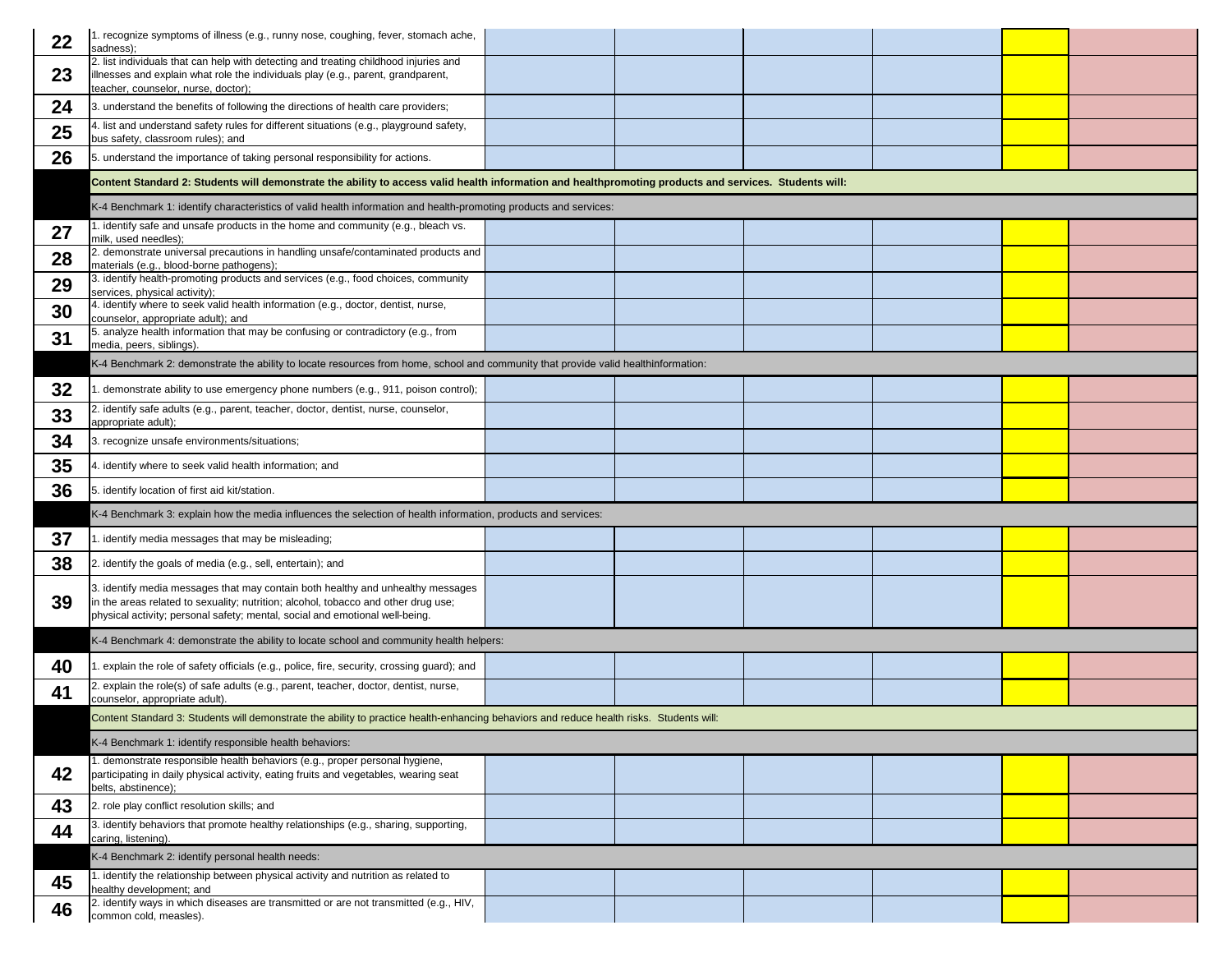|    | K-4 Benchmark 3: compare behaviors that are safe to those that are risky or harmful:                                                                                                                                                                                                                                                                                    |  |  |
|----|-------------------------------------------------------------------------------------------------------------------------------------------------------------------------------------------------------------------------------------------------------------------------------------------------------------------------------------------------------------------------|--|--|
| 47 | 1. predict consequences of safe and risky behaviors in the areas related to sexuality;<br>nutrition; alcohol, tobacco and other drug use; physical activity; personal safety;<br>mental, social and emotional well-being; and                                                                                                                                           |  |  |
| 48 | 2. understand the consequences of risky behaviors in the areas related to sexuality;<br>nutrition; alcohol, tobacco and other drug use; physical activity; personal safety;<br>mental, social and emotional well-being.                                                                                                                                                 |  |  |
|    | K-4 Benchmark 4: demonstrate strategies to improve or maintain personal health:                                                                                                                                                                                                                                                                                         |  |  |
| 49 | 1. demonstrate ways to improve or maintain personal health in the areas related to<br>sexuality; nutrition; alcohol, tobacco and other drug use; physical activity; personal<br>safety; mental, social and emotional well-being (e.g., eat fruits and vegetables,<br>exercise, don't smoke);                                                                            |  |  |
| 50 | 2. demonstrate refusal skills in the areas related to sexuality; nutrition; alcohol,<br>tobacco and other drug use; physical activity; personal safety; mental, social and<br>emotional well-being; and                                                                                                                                                                 |  |  |
| 51 | 3. demonstrate healthy choices in the areas related to sexuality; nutrition, alcohol,<br>tobacco and other drug use; physical activity; personal safety; mental, social and<br>emotional well-being (e.g., walk away from a fight, participate in physical activity,<br>identify healthier foods from a list of foods).                                                 |  |  |
|    | K-4 Benchmark 5: develop injury prevention and management strategies for personal health:                                                                                                                                                                                                                                                                               |  |  |
| 52 | 1. identify when food is safe to eat (e.g., recognize expiration dates);                                                                                                                                                                                                                                                                                                |  |  |
| 53 | 2. demonstrate refusal skills in the areas related to sexuality; nutrition; alcohol,<br>tobacco and other drug use; physical activity; personal safety; mental, social and<br>emotional well-being; and                                                                                                                                                                 |  |  |
| 54 | 3. recognize and demonstrate safety rules at home, in school and in the community.                                                                                                                                                                                                                                                                                      |  |  |
|    | K-4 Benchmark 6: demonstrate ways to avoid and reduce threatening situations:                                                                                                                                                                                                                                                                                           |  |  |
| 55 | 1. recognize when to ask for help in the areas related to sexuality; nutrition; alcohol,<br>tobacco and other drug use; physical activity; personal safety; mental, social and<br>emotional well-being;                                                                                                                                                                 |  |  |
| 56 | 2. recognize how peer pressure can lead to dangerous or risky situations; and                                                                                                                                                                                                                                                                                           |  |  |
| 57 | 3. demonstrate conflict resolution skills.                                                                                                                                                                                                                                                                                                                              |  |  |
|    | K-4 Benchmark 7: apply skills to manage stress:                                                                                                                                                                                                                                                                                                                         |  |  |
| 58 | 1. identify the body's reaction to stressful situations (e.g., fight or flight, increased<br>heart rate); and                                                                                                                                                                                                                                                           |  |  |
| 59 | 2. demonstrate stress management skills.                                                                                                                                                                                                                                                                                                                                |  |  |
|    | Content Standard 4: Students will analyze the influence of culture, media, technology and other factors on health. Students will:                                                                                                                                                                                                                                       |  |  |
|    | K-4 Benchmark 1: describe how cultures within the local community influence personal health behaviors:                                                                                                                                                                                                                                                                  |  |  |
| 60 | 1. describe qualities of different cultures in the school and community, and how they<br>contribute to health, safety and personal choices in the areas related to sexuality;<br>nutrition; alcohol, tobacco and other drug use; physical activity; personal safety;<br>mental, social and emotional well-being; and                                                    |  |  |
| 61 | 2. describe how the media and culture portray gender roles (e.g., pink=girls,<br>blue=boys, short hair vs. long hair, different toys).                                                                                                                                                                                                                                  |  |  |
|    | K-4 Benchmark 2: Explain how media influences thoughts, feelings and health behaviors:                                                                                                                                                                                                                                                                                  |  |  |
| 62 | 1. describe the purposes for media (e.g., entertain, sell products, promote services);                                                                                                                                                                                                                                                                                  |  |  |
| 63 | 2. identify how to determine if media messages are true; and                                                                                                                                                                                                                                                                                                            |  |  |
| 64 | 3. recognize how media influences feelings, thoughts and health choices in the<br>areas related to sexuality; nutrition; alcohol, tobacco and other drug use; physical<br>activity; personal safety; mental, social and emotional well-being (e.g., abstain from<br>sexual behavior, use drugs, be aggressive, eat healthy foods, participate in physical<br>activity). |  |  |
|    | K-4 Benchmark 3: describe ways technology can influence personal health:                                                                                                                                                                                                                                                                                                |  |  |
| 65 | 1. describe different forms of technology (e.g., computers, video games,<br>microwaves, cell phones);                                                                                                                                                                                                                                                                   |  |  |
|    |                                                                                                                                                                                                                                                                                                                                                                         |  |  |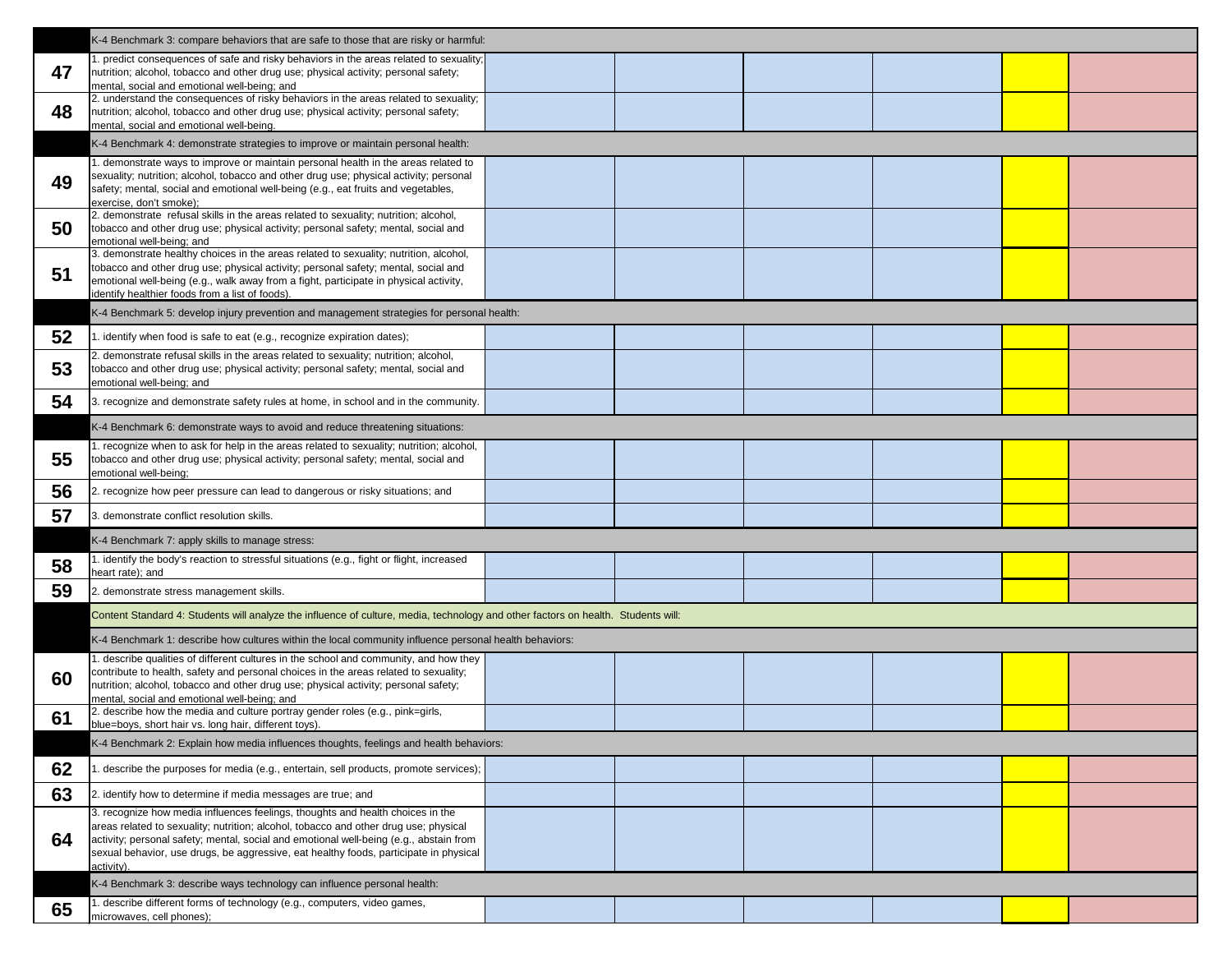|    | 2. recognize the purposes for technology in the areas related to sexuality; nutrition;                                                                                                                                                                                                                                                                                                                                                                                                                |  |  |  |
|----|-------------------------------------------------------------------------------------------------------------------------------------------------------------------------------------------------------------------------------------------------------------------------------------------------------------------------------------------------------------------------------------------------------------------------------------------------------------------------------------------------------|--|--|--|
| 66 | alcohol, tobacco and other drug use; physical activity; personal safety; mental, social                                                                                                                                                                                                                                                                                                                                                                                                               |  |  |  |
|    | and emotional well-being (e.g., medical, conveniences, communication); and                                                                                                                                                                                                                                                                                                                                                                                                                            |  |  |  |
| 67 | 3. describe how technology affects how we live.                                                                                                                                                                                                                                                                                                                                                                                                                                                       |  |  |  |
|    | K-4 Benchmark 4: explain how information from school and family influences health:                                                                                                                                                                                                                                                                                                                                                                                                                    |  |  |  |
| 68 | 1. describe health messages that families give in the areas related to sexuality;<br>nutrition; alcohol, tobacco and other drug use; physical activity; personal safety;<br>mental, social and emotional well-being (e.g., what types of snacks you eat at home,<br>stranger danger, family activities):                                                                                                                                                                                              |  |  |  |
| 69 | 2. describe different types of families and how the structure influences health in the<br>areas related to sexuality; nutrition; alcohol, tobacco and other drug use; physical<br>activity; personal safety; mental, social and emotional well-being. (e.g., vegetarian<br>vs. non-vegetarian, working parents and time for family activities and proper<br>nutrition, smoking parents and second-hand smoke); and<br>3. recognize that there are multiple messages about health, based on values and |  |  |  |
| 70 | beliefs.                                                                                                                                                                                                                                                                                                                                                                                                                                                                                              |  |  |  |
|    | Content Standard 5: Students will demonstrate the ability to use interpersonal communication skills to enhance health. Students will:                                                                                                                                                                                                                                                                                                                                                                 |  |  |  |
|    | K-4 Benchmark 1: distinguish between verbal and non-verbal communication:                                                                                                                                                                                                                                                                                                                                                                                                                             |  |  |  |
| 71 | 1. demonstrate the differences between verbal and non-verbal communication;                                                                                                                                                                                                                                                                                                                                                                                                                           |  |  |  |
| 72 | 2. demonstrate how people communicate in different ways; and                                                                                                                                                                                                                                                                                                                                                                                                                                          |  |  |  |
| 73 | 3. recognize and describe different feelings and the verbal and non-verbal forms of<br>communication associated with them.                                                                                                                                                                                                                                                                                                                                                                            |  |  |  |
|    | K-4 Benchmark 2: describe characteristics needed to be a responsible friend and family member:                                                                                                                                                                                                                                                                                                                                                                                                        |  |  |  |
| 74 | 1. explain the importance of assuming personal responsibility for health behaviors.                                                                                                                                                                                                                                                                                                                                                                                                                   |  |  |  |
|    | K-4 Benchmark 3: demonstrate positive ways to express needs, wants and feelings:                                                                                                                                                                                                                                                                                                                                                                                                                      |  |  |  |
| 75 | 1. demonstrate feelings associated with different situations (e.g., conflict -<br>frustration/satisfaction; birthday - happy/excited);                                                                                                                                                                                                                                                                                                                                                                |  |  |  |
| 76 | 2. demonstrate how to express feelings in a positive way; and                                                                                                                                                                                                                                                                                                                                                                                                                                         |  |  |  |
| 77 | 3. demonstrate how to respond appropriately to other people's needs, wants and<br>feelings.                                                                                                                                                                                                                                                                                                                                                                                                           |  |  |  |
|    | K-4 Benchmark 4: demonstrate ways to communicate care, consideration and respect of self and others:                                                                                                                                                                                                                                                                                                                                                                                                  |  |  |  |
| 78 | 1. identify respectful and caring acts of self and others; and                                                                                                                                                                                                                                                                                                                                                                                                                                        |  |  |  |
| 79 | 2. demonstrate the ability to appropriately use "I" statements in communication.                                                                                                                                                                                                                                                                                                                                                                                                                      |  |  |  |
|    | K-4 Benchmark 5: demonstrate attentive listening skills to build and maintain health-enhancing relationships:                                                                                                                                                                                                                                                                                                                                                                                         |  |  |  |
| 80 | 1. describe and demonstrate listening skills as a tool to enhance relationships;                                                                                                                                                                                                                                                                                                                                                                                                                      |  |  |  |
| 81 | 2. demonstrate when it is appropriate to interrupt for health needs; and                                                                                                                                                                                                                                                                                                                                                                                                                              |  |  |  |
| 82 | 3. recognize when someone is telling you to do something that is wrong.                                                                                                                                                                                                                                                                                                                                                                                                                               |  |  |  |
|    | K-4 Benchmark 6: demonstrate refusal skills and explain why they are important to enhance health:                                                                                                                                                                                                                                                                                                                                                                                                     |  |  |  |
| 83 | 1. demonstrate refusal skills in the areas related to sexuality (e.g., good touch/bad<br>touch); nutrition; alcohol, tobacco and other drug use; physical activity; personal<br>safety; mental, social and emotional well-being.                                                                                                                                                                                                                                                                      |  |  |  |
|    | K-4 Benchmark 7: differentiate between negative and positive behaviors used in conflict situations:                                                                                                                                                                                                                                                                                                                                                                                                   |  |  |  |
| 84 | 1. demonstrate conflict mediation and conflict resolution skills.                                                                                                                                                                                                                                                                                                                                                                                                                                     |  |  |  |
|    | K-4 Benchmark 8: demonstrate non-violent strategies to resolve conflicts:                                                                                                                                                                                                                                                                                                                                                                                                                             |  |  |  |
| 85 | 1. demonstrate conflict mediation and conflict resolution skills.                                                                                                                                                                                                                                                                                                                                                                                                                                     |  |  |  |
|    | Content Standard 6: Students will demonstrate the ability to use goal-setting and decision-making skills to enhance health. Students will:                                                                                                                                                                                                                                                                                                                                                            |  |  |  |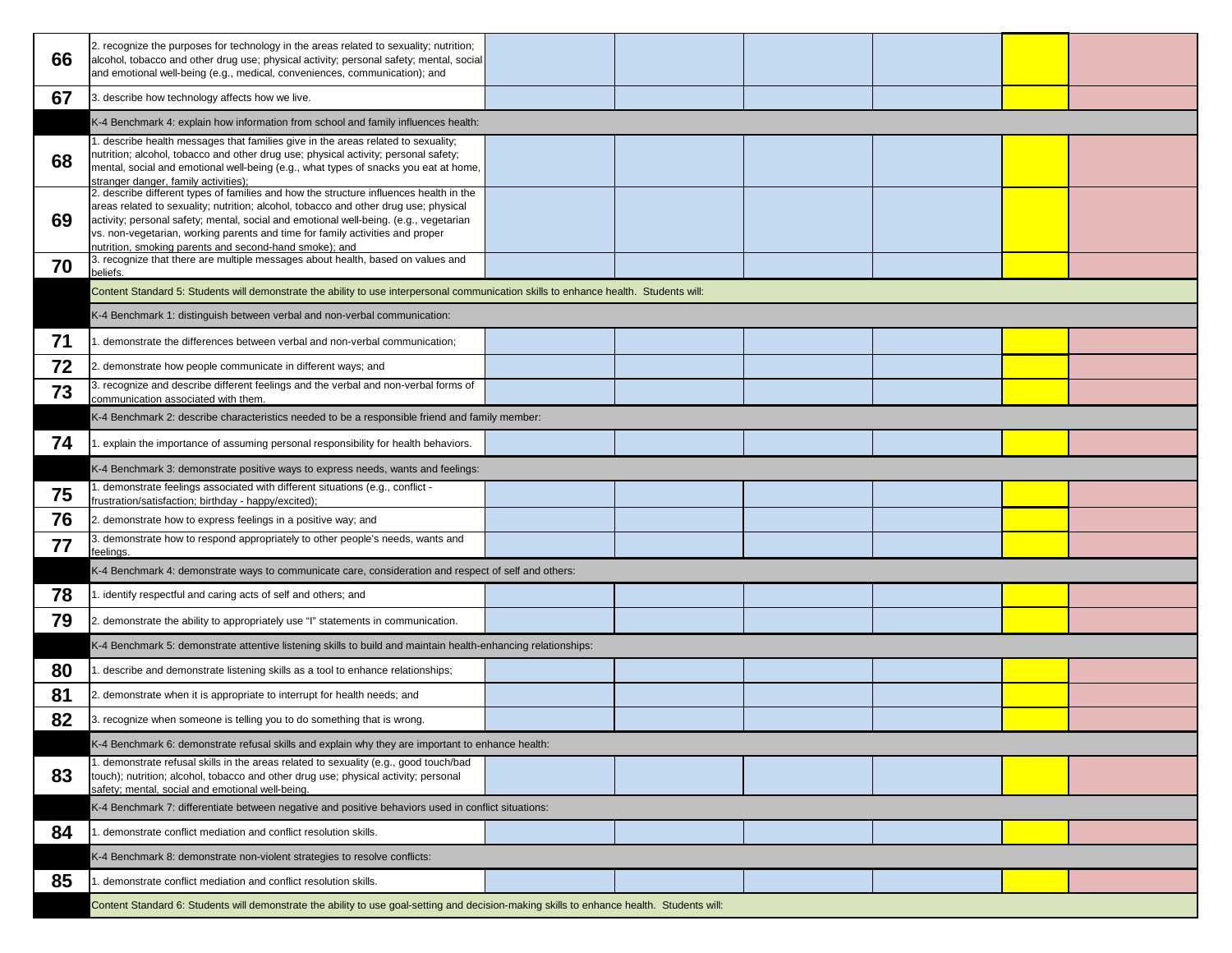|    | K-4 Benchmark 1: demonstrate the ability to apply a decision-making process to health issues and problems:                                                                                                                                                                                                                                            |  |  |
|----|-------------------------------------------------------------------------------------------------------------------------------------------------------------------------------------------------------------------------------------------------------------------------------------------------------------------------------------------------------|--|--|
| 86 | 1. demonstrate actions to make healthy decisions in the areas related to sexuality<br>(e.g., good touch/bad touch); nutrition; alcohol, tobacco and other drug use; physical<br>activity; personal safety; mental, social and emotional well-being.                                                                                                   |  |  |
|    | K-4 Benchmark 2: explain when to ask for assistance in making health-related decisions and setting health goals:                                                                                                                                                                                                                                      |  |  |
| 87 | 1. explain when it is appropriate to ask for help in making health-related decisions<br>(e.g., when you are lost, when being bullied); and                                                                                                                                                                                                            |  |  |
| 88 | 2. set health-related goals (e.g., wear seat belts, be active every day, wash hands).                                                                                                                                                                                                                                                                 |  |  |
|    | K-4 Benchmark 3: predict outcomes of positive health decisions:                                                                                                                                                                                                                                                                                       |  |  |
| 89 | 1. describe how decisions affect health in the areas related to sexuality; nutrition;<br>alcohol, tobacco and other drug use; physical activity; personal safety; mental, social<br>and emotional well-being (e.g., saying no to sex prevents pregnancy and sexually<br>transmitted infections, saying no to drugs positively affects your thinking). |  |  |
|    | K-4 Benchmark 4: set a personal health goal and track progress toward achievement:                                                                                                                                                                                                                                                                    |  |  |
| 90 | 1. identify and track progress of a personal health goal in one of the areas related to<br>sexuality; nutrition; alcohol, tobacco and other drug use; physical activity; personal<br>safety; mental, social and emotional well-being.                                                                                                                 |  |  |
|    | Content standard 7: Students will demonstrate the ability to advocate for personal, family, peer and community health. Students will:                                                                                                                                                                                                                 |  |  |
|    | K-4 Benchmark 1: describe a variety of methods to convey accurate health information and ideas:                                                                                                                                                                                                                                                       |  |  |
| 91 | 1. describe how to communicate with others about making healthy choices.                                                                                                                                                                                                                                                                              |  |  |
|    | K-4 Benchmark 2: express information and opinions about health issues:                                                                                                                                                                                                                                                                                |  |  |
| 92 | 1. describe information and opinions about health issues in the areas related to<br>sexuality; nutrition; alcohol, tobacco and other drug use; physical activity; personal<br>safety; mental, social and emotional well-being.                                                                                                                        |  |  |
|    | K-4 Benchmark 3: identify community agencies/resources that advocate for healthy individuals, families, peers and communities:                                                                                                                                                                                                                        |  |  |
| 93 | 1. list places, resources and people in the school and community you can go to for<br>health information (e.g., school nurse, doctor's office, books).                                                                                                                                                                                                |  |  |
|    | K-4 Benchmark 4: demonstrate the ability to influence and support others in making health-enhancing choices:                                                                                                                                                                                                                                          |  |  |
| 94 | 1. describe how to help others make healthy choices.                                                                                                                                                                                                                                                                                                  |  |  |
|    |                                                                                                                                                                                                                                                                                                                                                       |  |  |

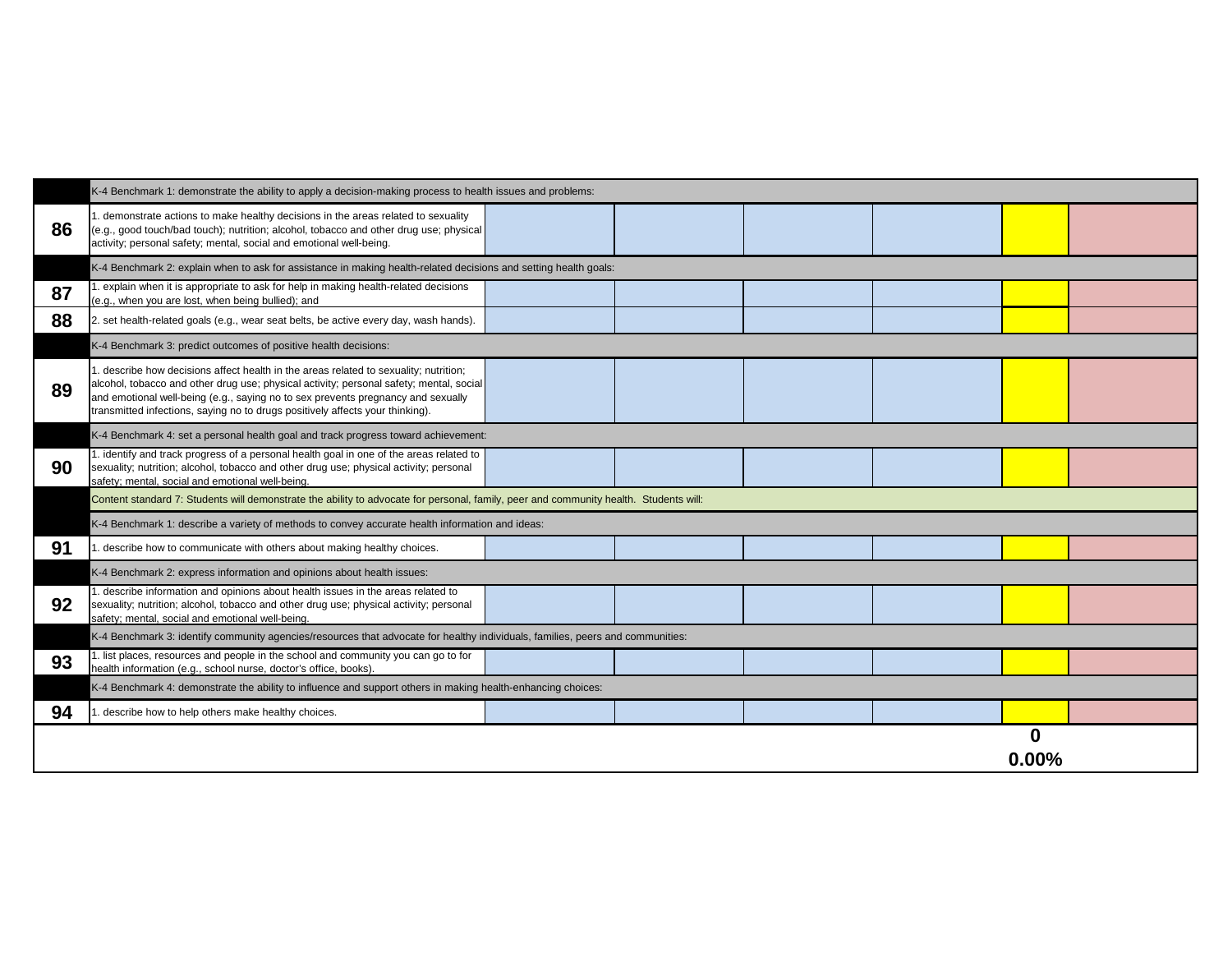|     | Criteria # SECTION 2: Other Relevant Criteria                                                                                                                                                                                                                                                                                                                                                                                                                                               |                     |                     |                     |              |                          |
|-----|---------------------------------------------------------------------------------------------------------------------------------------------------------------------------------------------------------------------------------------------------------------------------------------------------------------------------------------------------------------------------------------------------------------------------------------------------------------------------------------------|---------------------|---------------------|---------------------|--------------|--------------------------|
|     | <b>Publisher Instructions:</b><br>□ Section 2 criteria are scored as to whether the evidence occurs in the instructional material; they are NOT scored using Bloom's.<br>□ Citations for Section 2 Other Relevant Criteria" will usually refer to the Teacher Edition, but may refer to the Student Edition.<br>$\Box$ List one citation per occurrence cell.<br>$\Box$ All three citation occurrences must be found satisfactory by the Reviewer to meet the requirements of the standard. |                     |                     |                     |              |                          |
|     | Reviewer Instructions: Use the Teacher's Edition and the Student Edition to conduct this portion of the review.<br>$\Box$ Zero (0): All 3 citations did not meet the requirements of the standard.<br>$\Box$ One and a Half (1.5): All 3 citations met the requirements of the standard.                                                                                                                                                                                                    |                     |                     |                     |              |                          |
|     | SECTION 2.A: Other Relevant Criteria - Publisher's Criteria                                                                                                                                                                                                                                                                                                                                                                                                                                 |                     |                     |                     |              |                          |
|     | Materials aligned with standards provide sequential, cumulative instruction<br>and practice opportunities for a full range of foundational skills. (Specify or<br>cite how the following instructional recommendations occur within this<br>curriculum.)                                                                                                                                                                                                                                    | <b>Occurrence 1</b> | <b>Occurrence 2</b> | <b>Occurrence 3</b> | <b>SCORE</b> | <b>Reviewer Comments</b> |
| 95  | Academic Vocabulary: Provide focused resources to support students' acquisition<br>of both general academic vocabulary and domain-specific vocabulary.                                                                                                                                                                                                                                                                                                                                      |                     |                     |                     |              |                          |
| 96  | <b>Content:</b> Provide clearly stated learning goals and objectives for lessons and tasks.                                                                                                                                                                                                                                                                                                                                                                                                 |                     |                     |                     |              |                          |
| 97  | Content: Provide a scope and sequence that enables students to demonstrate their<br>independent capacity to read and write at the appropriate level of complexity and<br>sophistication defined by the standards.                                                                                                                                                                                                                                                                           |                     |                     |                     |              |                          |
| 98  | <b>Equity:</b> Offer strategies for teachers to meet the needs of a range of learners,<br>including advanced students and those requiring remediation.                                                                                                                                                                                                                                                                                                                                      |                     |                     |                     |              |                          |
| 99  | Equity: Provide a balanced representation of people and points of view and is free<br>of bias regarding issues such as race, gender, religion, environment, business,<br>industry, political orientation, careers, and career choices.                                                                                                                                                                                                                                                      |                     |                     |                     |              |                          |
| 100 | Equity: Provide opportunities for teacher and students to integrate with other content<br>areas.                                                                                                                                                                                                                                                                                                                                                                                            |                     |                     |                     |              |                          |
| 101 | Assessment: Offer assessment tools that measure student progress.                                                                                                                                                                                                                                                                                                                                                                                                                           |                     |                     |                     |              |                          |
| 102 | Assessment: Offer varied formative and summative assessment tools, clearly<br>defining which standards are being assessed.                                                                                                                                                                                                                                                                                                                                                                  |                     |                     |                     |              |                          |
| 103 | Technology and Digital Resources: Materials include teacher supports, strategies<br>and resources in the Teacher Edition that are user-friendly and supportive of student<br>learning.                                                                                                                                                                                                                                                                                                      |                     |                     |                     |              |                          |
|     | SECTION 2.B: Other Relevant Criteria - Student/Teacher Edition                                                                                                                                                                                                                                                                                                                                                                                                                              |                     |                     |                     |              |                          |
|     |                                                                                                                                                                                                                                                                                                                                                                                                                                                                                             | <b>Occurrence 1</b> | <b>Occurrence 2</b> | <b>Occurrence 3</b> | <b>SCORE</b> | <b>Reviewer Comments</b> |
| 104 | The material provides pictorials, graphics and illustrations that represent diversity of<br>cultures, race, color, creed, national origin, age, gender, language or disability.                                                                                                                                                                                                                                                                                                             |                     |                     |                     |              |                          |
| 105 | The material provides a variety of cultural perspectives used within the lesson<br>content to account for various cultural/background experiences.                                                                                                                                                                                                                                                                                                                                          |                     |                     |                     |              |                          |
| 106 | The material provides an introduction to the lesson including the comprehension<br>questions (i.e., focus questions or guiding questions) the student will be expected to<br>answer at the conclusion of the classroom instruction.                                                                                                                                                                                                                                                         |                     |                     |                     |              |                          |
| 107 | The material provides activities for students to make interdisciplinary connections to<br>science, language arts, math, music, art and sports plus connections with their<br>personal experiences.                                                                                                                                                                                                                                                                                          |                     |                     |                     |              |                          |
| 108 | The material provides references to support student learning such as a glossary and<br>word lists.                                                                                                                                                                                                                                                                                                                                                                                          |                     |                     |                     |              |                          |
| 109 | Within each lesson of the Teacher's Edition, there are clear measurable learning<br>objectives and opportunities for differentiated instruction.                                                                                                                                                                                                                                                                                                                                            |                     |                     |                     |              |                          |
| 110 | The Teacher's Edition provides tiered activities for differentiated instruction to meet<br>the needs of all students including below proficiency and advanced learners.                                                                                                                                                                                                                                                                                                                     |                     |                     |                     |              |                          |

|  | <b>SCORE</b> | <b>Reviewer Comments</b> |
|--|--------------|--------------------------|
|  |              |                          |
|  |              |                          |
|  |              |                          |
|  |              |                          |
|  |              |                          |
|  |              |                          |
|  |              |                          |
|  |              |                          |
|  |              |                          |

| <b>SCORE</b> | <b>Reviewer Comments</b> |
|--------------|--------------------------|
|              |                          |
|              |                          |
|              |                          |
|              |                          |
|              |                          |
|              |                          |
|              |                          |